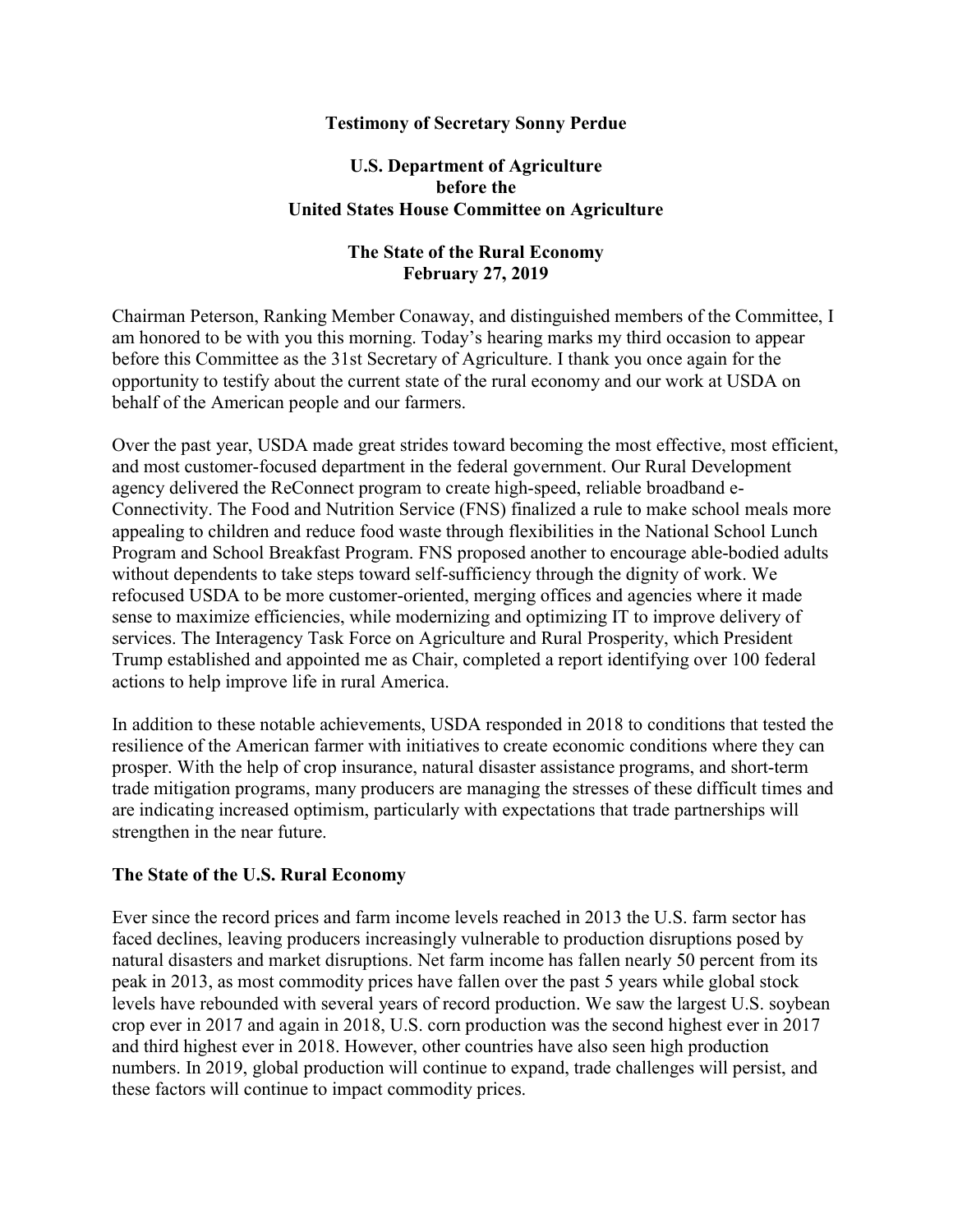As a result, many farmers will continue to face tight bottom lines with fewer resources. Our Chief Economist at USDA calculated that working capital has decreased by 70 percent since 2012. However, total cash receipts are forecast to be slightly higher in 2019 across crop and livestock commodities and average net farm income is forecast to be higher in 2019 compared to 2018. Overall, the record levels of crop and livestock production we have seen over the past few years have helped to stabilize farm incomes, despite their contribution to continuing low prices. Producers have reduced spending on inputs and tapped a combination of savings, loans, and offfarm income and assets to remain in business in the face of continuing stresses in the farm economy. After five years, however, those resources are dwindling for many.

Farm debt has been rising more rapidly over the last five years, increasing by 30 percent since 2013 --- up from \$315 billion to \$409 billion according to USDA data, and up from \$385 billion in just the last year ---to levels seen in the 1980s. Demand for commercial farm operating loans continues to increase in most regions despite a steady, if slow, rise in interest rates on agricultural loans. Although the Farm Service Agency's (FSA) Farm Loan Program saw another slight annual decline in lending in 2018 following a year of bumper crops, loan demand remains historically high. Increasing farm financial stress could lead commercial lenders to seek more loan guarantees. FSA may see an increase in repayment difficulties with continued low commodity prices and expected increases in costs, though delinquencies have been stable and restructuring of direct loans fell slightly in 2018.

Relatively firm land values have kept farmer debt-to-asset levels low by historical standards at 13.5 percent and continued low interest rates have kept the cost of borrowing relatively affordable. But those average values mask areas of greater vulnerability. The strength of land values varies geographically, with some regions seeing greater weakness even as others hold steady or see modest increases. Debt-to-asset ratios vary among farm businesses by commodity specialization. Overall, however, the number of crop farms in a highly leveraged financial situation sits at about 1-in-10 and the number of livestock or dairy farms in a highly leveraged financial situation sits at about 1-in-15. Highly leveraged operations are more vulnerable to low prices or market disruptions and less able to recover from natural disasters.

U.S. farmers faced a number of natural disasters, including wildfires, hurricanes, droughts, severe freezes, and even a volcanic eruption. USDA responded with all the tools available to it, making timely payments for loss claims on crop insurance policies and through FSA's suite of disaster assistance programs for non-insured crops, livestock, trees, vines, and bushes. USDA also provided assistance to producers to install conservation practices on land damaged by severe weather and continues to provide help to communities to restore and enhance damaged watersheds and floodplains.

Producers also received payments during 2018 for losses from the disasters experienced in 2017. The Bipartisan Budget Act of 2018 provided \$2.36 billion for expenses related to crop, trees, bushes, and vine losses from hurricanes and wildfires in 2017. The funds are being distributed to producers through the 2017 Wildfires and Hurricanes Indemnity Program, also known as WHIP. The program provides benefits above the crop insurance program and incentivizes future participation by requiring recipients to purchase buy-up coverage for the next two crop years.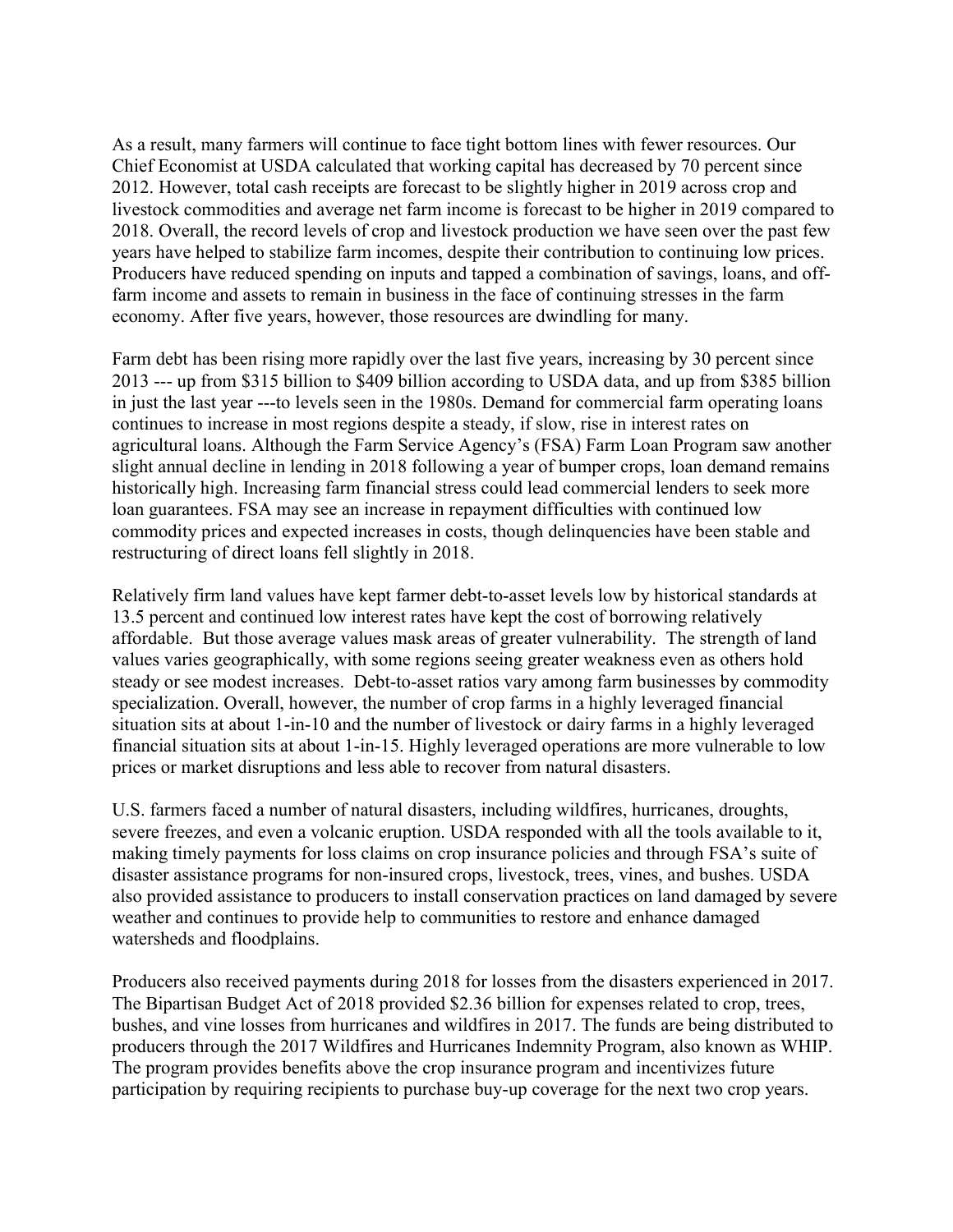In addition to weather and low commodity prices, farmers contended with significant market disruptions in 2018 arising from retaliatory tariffs that were affecting billions of dollars of agricultural trade and disrupting markets for commodities ranging from soybeans to almonds to hogs. To aid producers facing those disruptions, USDA developed a three-pronged approach at the request of President Donald J. Trump: the Market Facilitation Program to provide funds to help producers implement alternative marketing strategies for their products, the Food Purchase and Distribution Program to direct surplus food commodities to low-income Americans who need them, and the Agricultural Trade Promotion to develop new markets overseas. To date, those programs have provided more than \$8 billion to assist with the disruption in commodity markets caused by unfair tariffs on U.S. agricultural products.

In many ways, 2018 underscored the financial risks farmers take to produce food, fiber and fuel for the fellow citizens. Regardless of the challenges the past year brought to rural America, farmers and ranchers are resilient and remain optimistic about the future.

Looking forward, USDA projects 2019 net farm income at \$77.6 billion, a \$14 billion increase from the projections made last year. The upward swing comes as USDA projects an increase in 2019 cash receipts — \$375.8 billion in this year's report, rising \$11 billion from last year — and a drop in cash expenses — \$322.3 billion, a \$3 billion drop from last year's projections. Direct government payment projections for 2019 rose \$1.2 billion to \$10.2 billion. The majority of farm households are at or above the median income for all U.S. households; and farms of all sizes face lower effective income tax rates due to the Tax Cuts and Jobs Act (TCJA)

It is in this context that USDA is undertaking the important work of implementing the 2018 Farm Bill.

# Implementing the 2018 Farm Bill

The 2018 Farm Bill provides a strong safety net for farmers and ranchers, who need the longterm decision-making tool it affords. This Farm Bill also invests in important agricultural research and supports trade programs to bolster exports. While I feel there were some missed opportunities in forest management and in improving work requirements for certain SNAP recipients, this bill does include a number of helpful provisions, and USDA will continue to build upon these through our authorities. Overall, the new law fulfills the primary goal of farm programs: to help farmers and ranchers manage risks and continue producing food, fiber, and fuel in good years and as well as bad.

I applaud the many of you who worked to complete the 2018 Farm Bill just a couple of months ago. Having a Farm Bill in place gives our farmers, ranchers, foresters and producers peace of mind to make decisions for the future. At USDA, we committed to provide counsel to Congress at the outset of the legislative process and were pleased to complete over 2,000 pieces of technical assistance to the Congress as you wrote the bill. Now, we are eager to implement it.

I want to assure you that USDA is implementing the Farm Bill as quickly as possible. Deputy Secretary Stephen Censky is leading implementation efforts within the Department, following a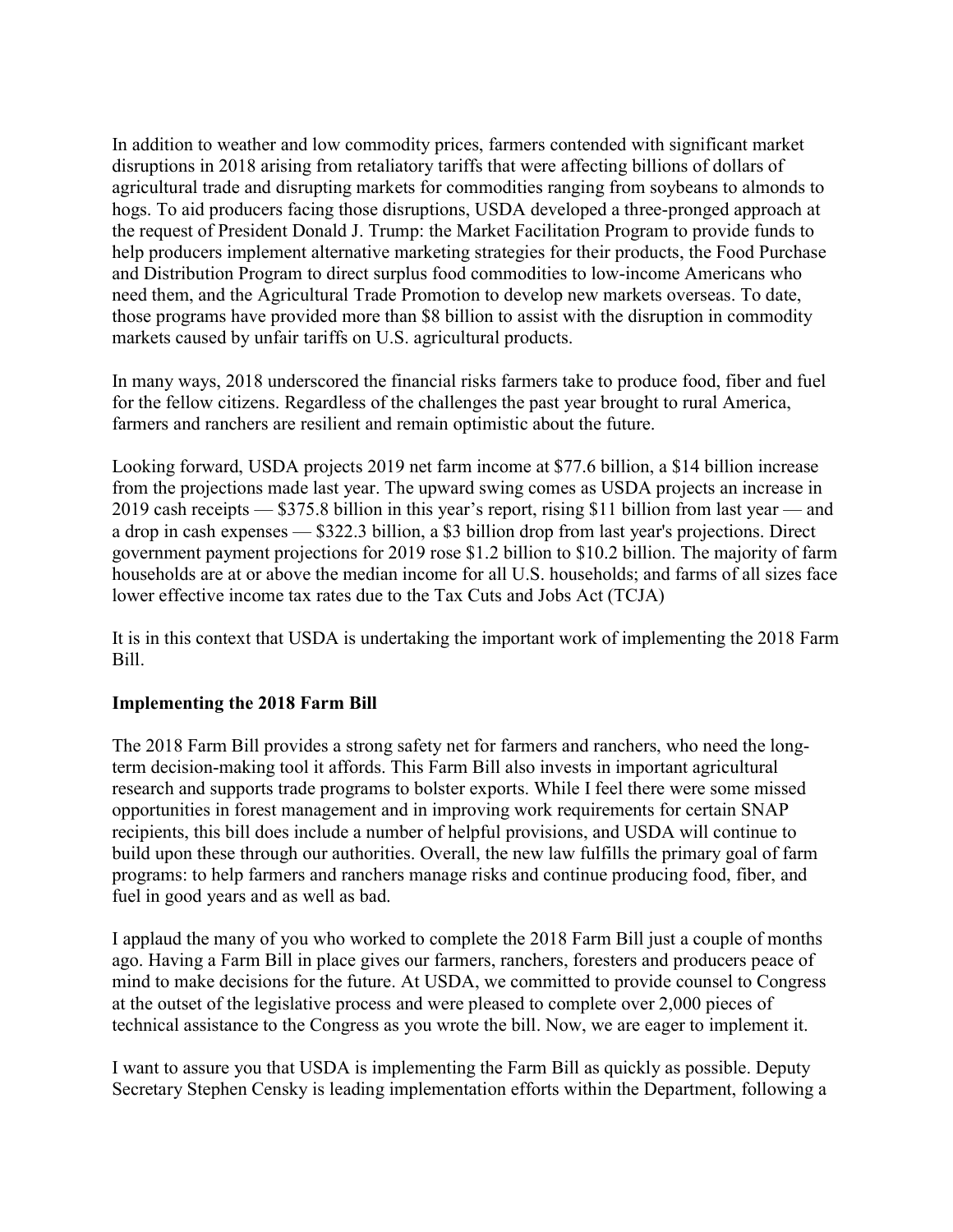process similar to one put in place by USDA to implement the 2014 Farm Bill. The implementation working group met initially on December  $20<sup>th</sup>$  before the recent shutdown began. The entire team is working aggressively on implementation, and has catalogued the provisions requiring action, assigned them to responsible agencies and staff, and is finalizing timelines.

Agencies have also started gathering stakeholder input on how best to implement the provisions, in line with Congress' direction laid out in the law. On Tuesday, our Farm Production and Conservation mission area held a public listening session. Formal and informal listening sessions will continue in the weeks ahead.

As example of our early efforts, USDA already allocated Fiscal Year 2019 funding to recipients for the Market Access Program (MAP) and the Foreign Market Development (FMD) Program, which were both reauthorized in the Farm Bill. The allocations mark a significant investment in creating new export opportunities for our farmers and ranchers.

Other examples include USDA's work on core conservation programs – Environmental Quality Incentives Program (EQIP), Conservation Stewardship Program (CSP), Agricultural Conservation Easement Program (ACEP), and the Regional Conservation Partnership Program (RCPP) – which are on-track for FY2020 implementation as required by the Farm Bill. Natural Resources Conservation Service (NRCS) utilized mandatory program funding to keep staff working throughout the recent shutdown, providing significant time to begin building the framework for the new and revised conservation programs they are responsible for implementing.

In addition, the FSA dairy task force has begun to identify policy, software, training and other implementation issues and gather recommendations for leadership decisions. We understand the dairy industry's critical financial situation and we will make sure we prioritize the quick yet sound implementation of the industry's safety net.

My commitment is that USDA will plow ahead with implementation, working diligently to deliver quality programs that serve the urgent needs of our customers.

Among the provisions of the new Farm Bill are significant investments in USDA research. Congress' continued support for these programs is a reflection on our world-class research scientists and their track record of providing solutions to problems that affect farmers and the American consumer. I want our research programs to be on the cutting edge, and I believe that the research our scientists are conducting at USDA will be even more effective if the team is closer to the farmers they serve.

In August, USDA announced we would realign the Economic Research Service (ERS) under the Office of the Chief Economist and would relocate both ERS and the National Institute for Food and Agriculture (NIFA) outside of the National Capitol Region. Those changes are intended to improve customer service, strengthen offices and programs, and save taxpayer dollars. USDA received 136 expressions of interest submissions from 35 states. The firm Ernst & Young was retained to evaluate and conduct the site selection process. We recognize there are outstanding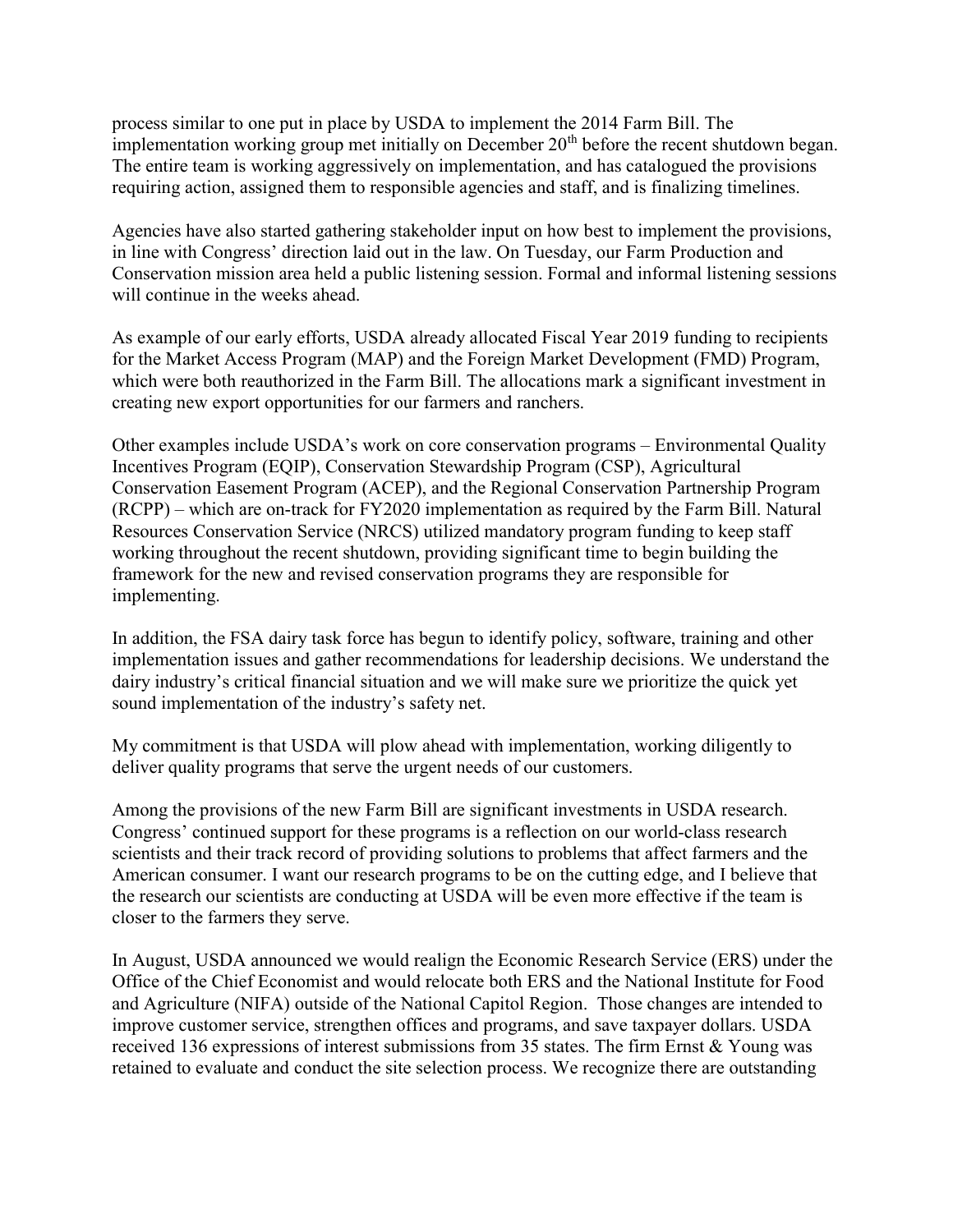questions regarding this decision and are committed to an open process as we move forward together to address concerns.

### Creating Conditions for Rural Prosperity

Before I conclude my testimony, I would like to address three topics that lie outside of the direct jurisdiction of this Committee but are among the top legislative priorities that farmers raise with me as I travel the country – I know these are important to the members of this Committee as well. As we implement the 2018 Farm Bill, we must also focus attention on favorably resolving these issues if we expect the full potential of our farm communities to be realized.

The first is that our farmers - the backbone of America - need access to a legal and stable workforce so American-grown products will continue to feed our nation and the world. In today's booming economy, many farmers are having trouble recruiting workers during peak seasons of need in rural parts of America. Estimates show currently over half of the experienced agricultural labor force is working without proper documentation on our farms, and the H-2A program is in need of improvement and modernization. Despite being a program used as a last resort, we have seen exponential growth in the H-2A program, suggesting that local workers are not available to do farm work. Farmers need long-term solutions that guarantee access to a legal and stable workforce. USDA is working closely with the Departments of Labor, Homeland Security, and State on revisions to the H-2A program; however, farmers need legislative reform that ensure access to a legal workforce.

The second is the importance of rebalancing our trading relationships with key agricultural trading partners, and we can start with Mexico and Canada. President Trump negotiated a better deal for U.S. farmers in the United States-Mexico-Canada Agreement (USMCA), as he promised. The USMCA represents greater export opportunities in these vital markets and will maintain and improve the highly productive integrated agricultural relationship we have as nations. Notably, as one of the President's top goals, this deal eliminates Canada's unfair 'Class 7' milk pricing scheme, cracks open additional access for U.S. dairy into Canada, and imposes new disciplines on Canada's milk pricing system. The agreement also preserves and expands critical access for U.S. poultry and egg producers and addresses Canada's wheat grading process, so it doesn't discriminate against U.S. wheat growers, including those along the border. We also hope for rapid progress in negotiating agreements with Japan, the EU, and the UK, resolution of China negotiations, and potential new agreements with other Asian markets that will expand opportunities for agriculture.

Finally, farmers and ranchers were battered last year by a series of monumental storms, robbing them of their livelihoods and inflicting damage well beyond the financial risks they normally assume in their operations. These are the men and women who dedicate their lives to feeding, fueling, and clothing this nation, and we cannot turn our backs on them when they need assistance. Just as important, another devastating wildfire season left our Forest Service badly in need of replenished funds to fight fires, remove excess fuels, and conduct necessary forest management. Without these resources, we risk falling behind in forest maintenance and inviting even more severe wildfire seasons in the future. In 2017, Congress provided supplemental assistance for producers who experienced losses not covered by existing forms of relief. USDA